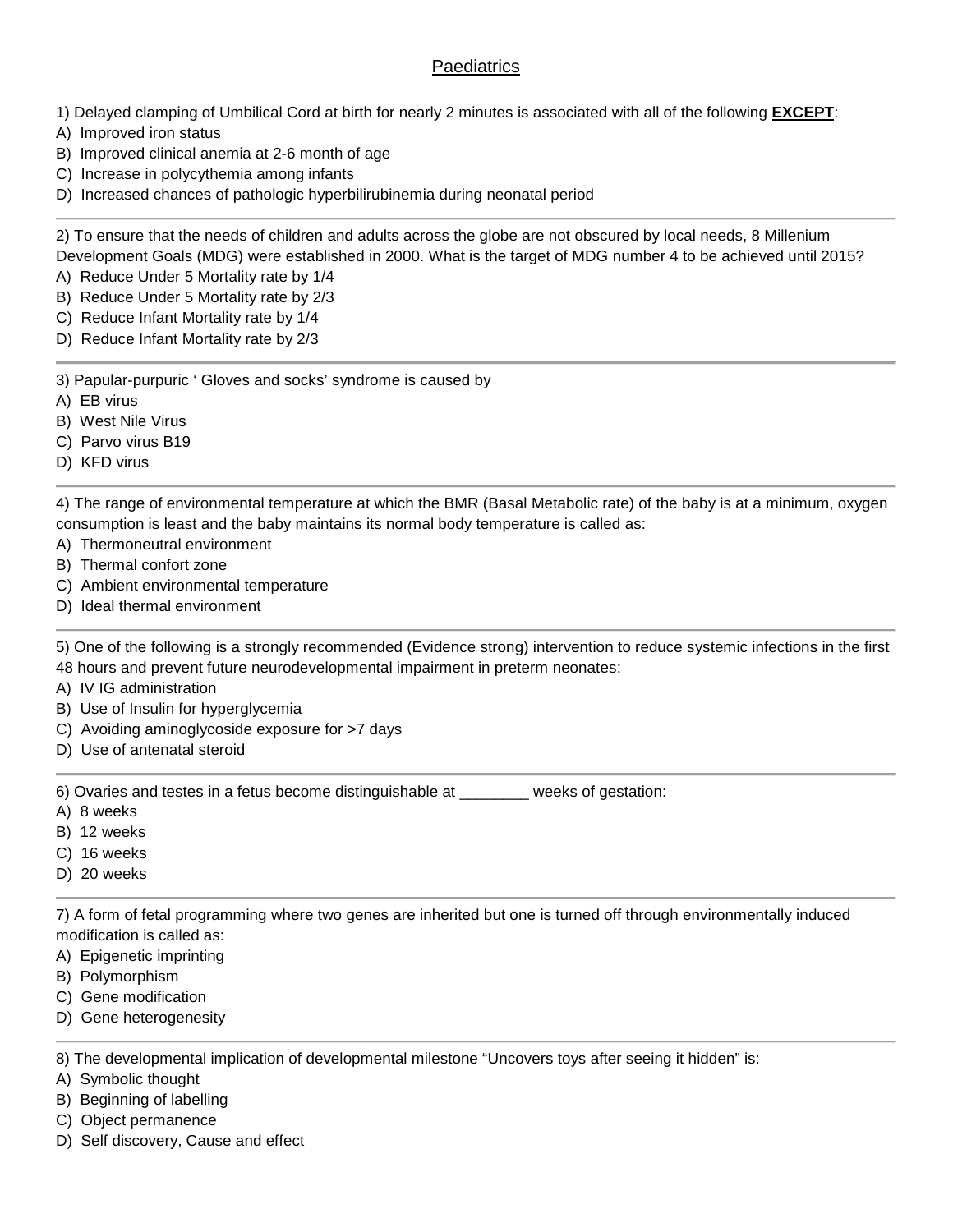9) An event that is caused by an error in vaccine preparation, handling, or administration is called as:

- A) Coincidental event
- B) Injection reaction
- C) Vaccine reaction
- D) Programme error

10) The most accepted International recommendations for the reporting of randomized clinical studies have been given by:

- A) Joint statement for Reporting Randomised control trials
- B) Recommendations for Reporting Randomised control trials
- C) Consolidated Standards of Reporting Trials
- D) Guidelines for Randomised control trials

11) When calculating sample size for a research study, all of the following are considerations **EXCEPT**:

- A) Power of study
- B) Prevalence
- C) Expected Confidence level
- D) Randomization

12) What age range does the Phallic/Oedipal stage of Freud (Psychosexual) theory correspond to:

- A) 0-1 year
- B) 3-6 year
- C) 2-3 year
- D) 6-12 year

13) What is the first visible sign of puberty and the hallmark of SMR2 in boys and at what age in years does it occur?

- A) Testicular enlargement and 9 ½ years
- B) Pubic hair and 11 ½ years
- C) Testicular enlargement and 11 ½ years
- D) Pubic hair and 9 ½ years

14) Preterm infants ingesting unfortified breast milk need to be supplemented with what doses of calcium, and Vitamin D?

- A) Calcium (80-120 mg/kg/day) and Vitamin D (200-400 IU/day)
- B) Calcium (40-80 mg/kg/day) and Vitamin D (400-1000 IU/day)
- C) Calcium (500-1000 mg/kg/day) and Vitamin D (200-400 IU/day)
- D) Calcium (150-220 mg/ kg/day) and Vitamin D (400-1000 IU/day)

15) Pinpoint pupil is NOT seen in

- A) Pontine hemorrhage
- B) Cerebellar lesions
- C) Opiates poisoning
- D) Botulism
- 16) Triangular facies is indicative of
- A) Russel silver syndrome
- B) Mobius syndrome
- C) Soto syndrome
- D) Nephrotic syndrome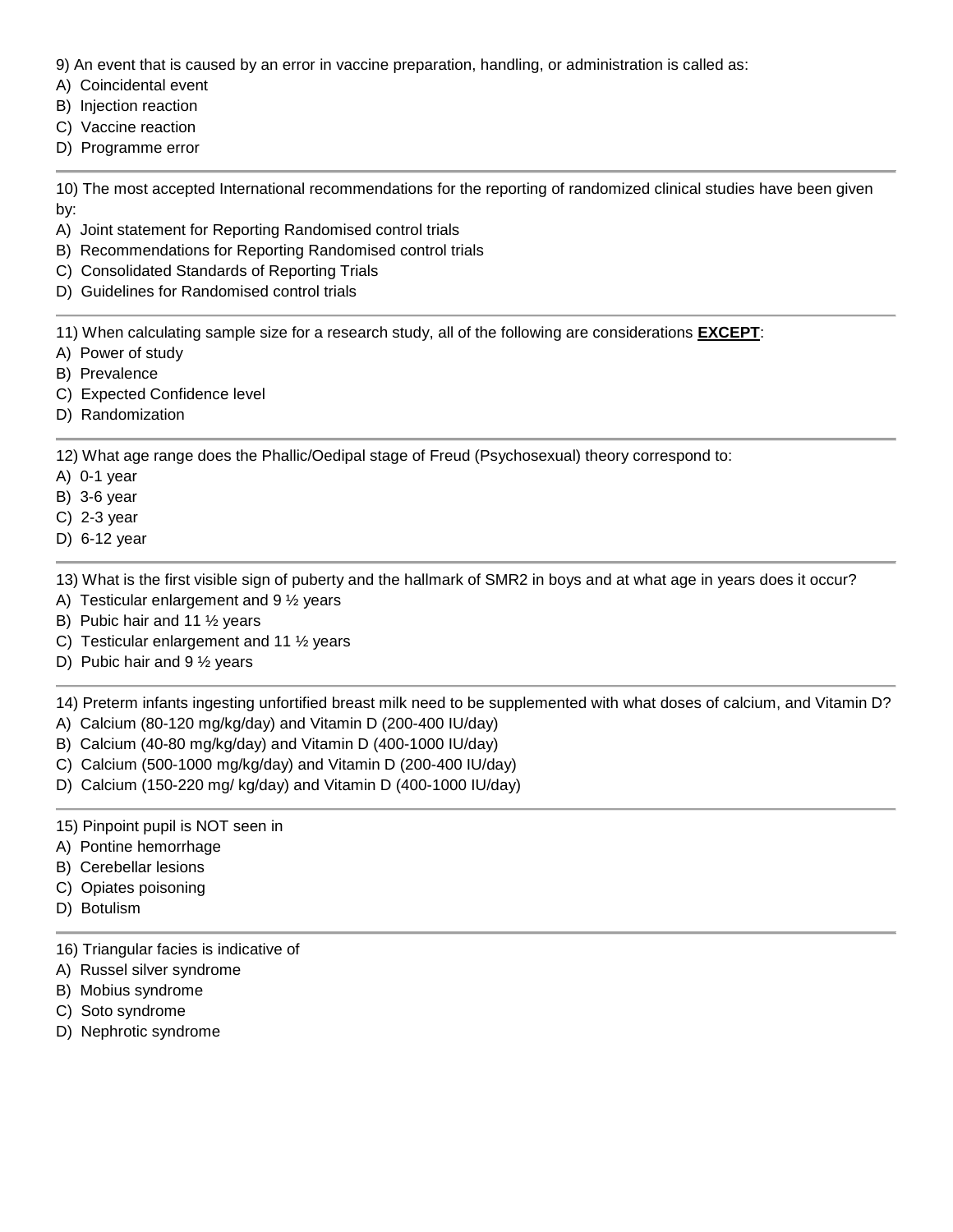17) Vaccine associated paralytic poliomyelitis (VAPP) is defined as those cases of Acute flaccid paralysis:

A) Who have residual weakness 6 months after the onset of paralysis and from whose stool samples, vaccine related poliovirus but no wild virus is isolated

B) Who have residual weakness 60 days after the onset of paralysis and from whose stool samples, vaccine related poliovirus but no wild virus is isolated

C) Who have residual weakness 6 days after the onset of paralysis and from whose stool samples, vaccine related poliovirus but no wild virus is isolated

D) Who have residual weakness 60 days after the onset of paralysis and from whose stool samples, both vaccine related poliovirus and wild virus is isolated

18) Hypernatremic dehydration in children leads to irritability, restlessness, weakness, lethargy and fever. What is the most devastating consequence of Hypernatremia in children?

- A) Seizures
- B) Hyperglycemia
- C) Brain hemorrhage
- D) Hypocalcemia

19) Children heterozygous for having **the set of the set of the set of the set of the set of the set of the set o** 

Channel -voltage gated) have higher chance of having life threatening arrhythmias after administration of Erythromycin? A) Gene Polymorphism

- B) Anticipation
- C) Ontogeny
- D) Phylogeny

20) A 7 days old infant born with insignificant antenatal and neonatal history presents with poor feeding, vomiting, lethargy, rapidly progressive coma, metabolic acidosis, a peculiar odour of his urine, hypertonicity with severe opisthotonous which alternate with bouts of flaccidity. Was initially empirically diagnosed as having CNS infection and sepsis but had repeated hypoglycemia and the correction of hypoglycemia did not improve his clinical condition. What is the most likely differential for this clinical presentation?

- A) Phenylketonuria
- B) Tyrosenemia
- C) Maple Syrup Urine disease
- D) Isovaleric academia

21) What is the body temperature range to categorise a neonate as having Mild hypothermia or cold stress?

- A) 35.4 to 36.0 deg C
- B) 33.4 to 34.4 deg C
- C) 34.4 to 35.4 deg C
- D) 36 to 36.4 deg C

22) A 15 day old neonate presents with intractable vomiting, severe acidosis, intermittent lethargy, seizures, neutropenia, thrombocytopenia, hypocalcemia, hyperammonemia and hyperglycemia. What is the most likely differential for this clinical presentation?

- A) Severe gram negative sepsis
- B) Urea Cycle defects
- C) Isovaleric acidemia
- D) Pyloric stenosis

23) Infection involving the superficial tissue layers anterior to the orbital septum is termed preseptal cellulitis. Which of the following does **NOT** cause Preseptal cellulitis?

- A) H Influenzae
- B) Bacteriodes Fragilis
- C) Staphylococcus aureus
- D) Streptococcus Pneumonae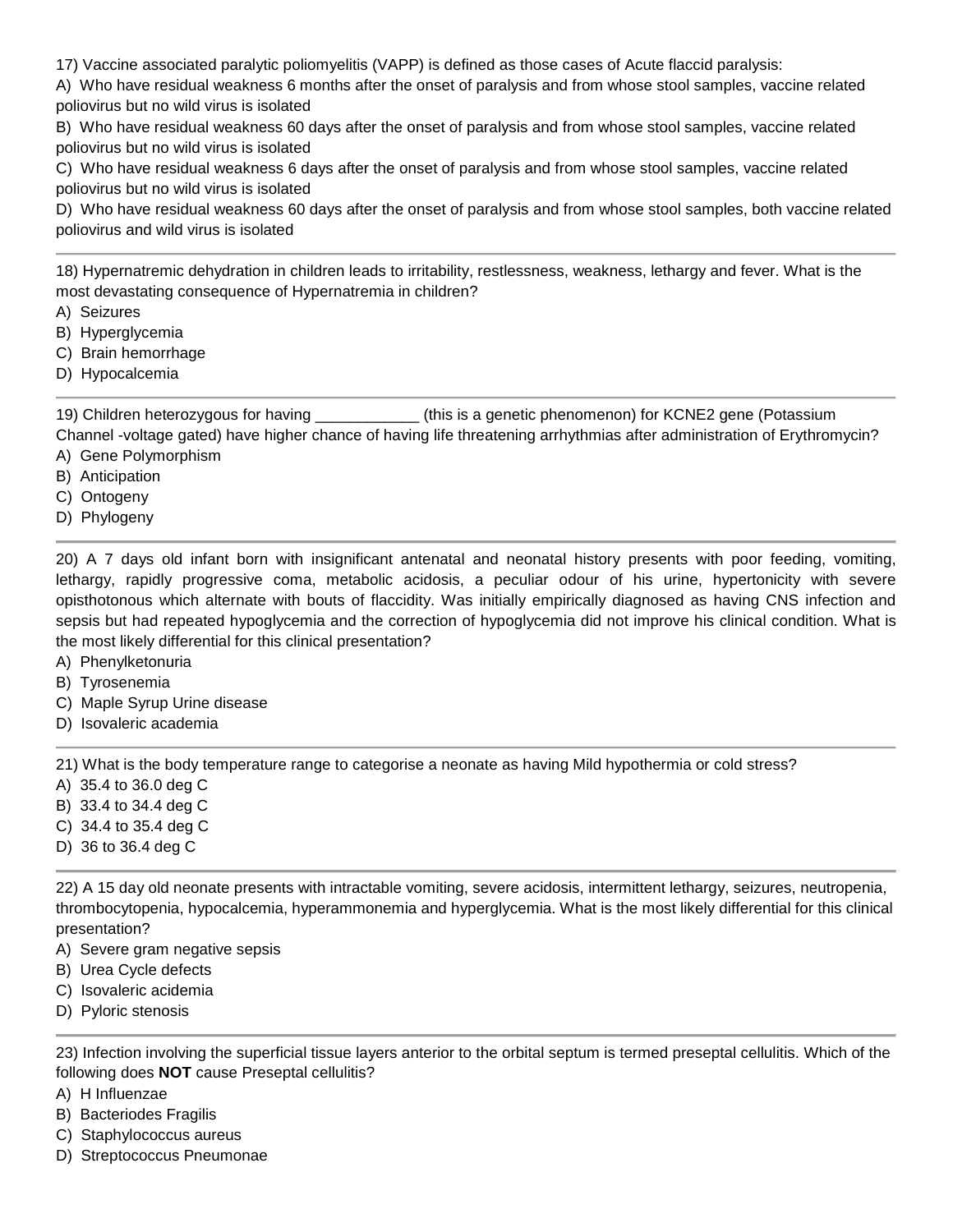24) What is the minimum age of vaccination of Human Papilloma virus vaccine:

- A) 11 years
- B) 9 years
- C) 15 years
- D) 13 years

25) What is the minimal internal diameter of "Giant Coronary aneurysm" in children with Kawasaki disease which pose highest risk for rupture, thrombosis, stenosis and myocardial infarction?

- A) 8 mm
- B) 10 mm
- C) 12 mm
- D) 15 mm

26) Delayed eruption is usually considered when there are no teeth by approximately \_\_\_\_\_\_\_\_ of age:

- A) 18 month of age (mean +3 SD)
- B) 9 month of age (mean +3 SD)
- C) 16 month of age (mean +3 SD)
- D) 13 month of age (mean +3 SD)

27) Severe ocular itching, photophobia, foreign body sensation and lacrymation in a 6 year old boy with thick ropey discharge, trantas dots, horner points and cobble stoning (giant papillae) on upper tarsal plate are diagnostic of:

- A) Vernal Conjunctivitis
- B) Atopic Conjunctivitis
- C) Allergic conjunctivitis
- D) Giant Papillary conjunctivitis

28) Rapid Eye movement (REM) Sleep appears to be involved in all **EXCEPT**:

- A) Consolidation of memory
- B) Promoting the plasticity of central nervous system
- C) Protective brain from injury
- D) Mood regulation

29) Humanized monoclonal antibody that binds IgE to prevent its binding to the high affinity IgE receptor and blocking IgE mediated allergic response and inflammation in Bronchial Asthma is:

- A) Pelvizumab
- B) Natalizumab
- C) Omalizumab
- D) Etilizumab

30) Children with Chediak Higashi Syndrome have light skin, silvery hair, solar sensitivity, photophobia, frequent infections, neuropathy, prolonged bleeding times with normal platelet count. What is the treatment which improves the clinical status of some children in the stable phase?

- A) Vitamin B12
- B) Vitamin B1
- C) Vitamin C
- D) Vitamin E

31) All of the following are high specificity skeletal injuries related with child abuse, **EXCEPT:**

- A) Metaphyseal corner lesions
- B) First rib fracture
- C) Clavicle fracture
- D) Sternal fracture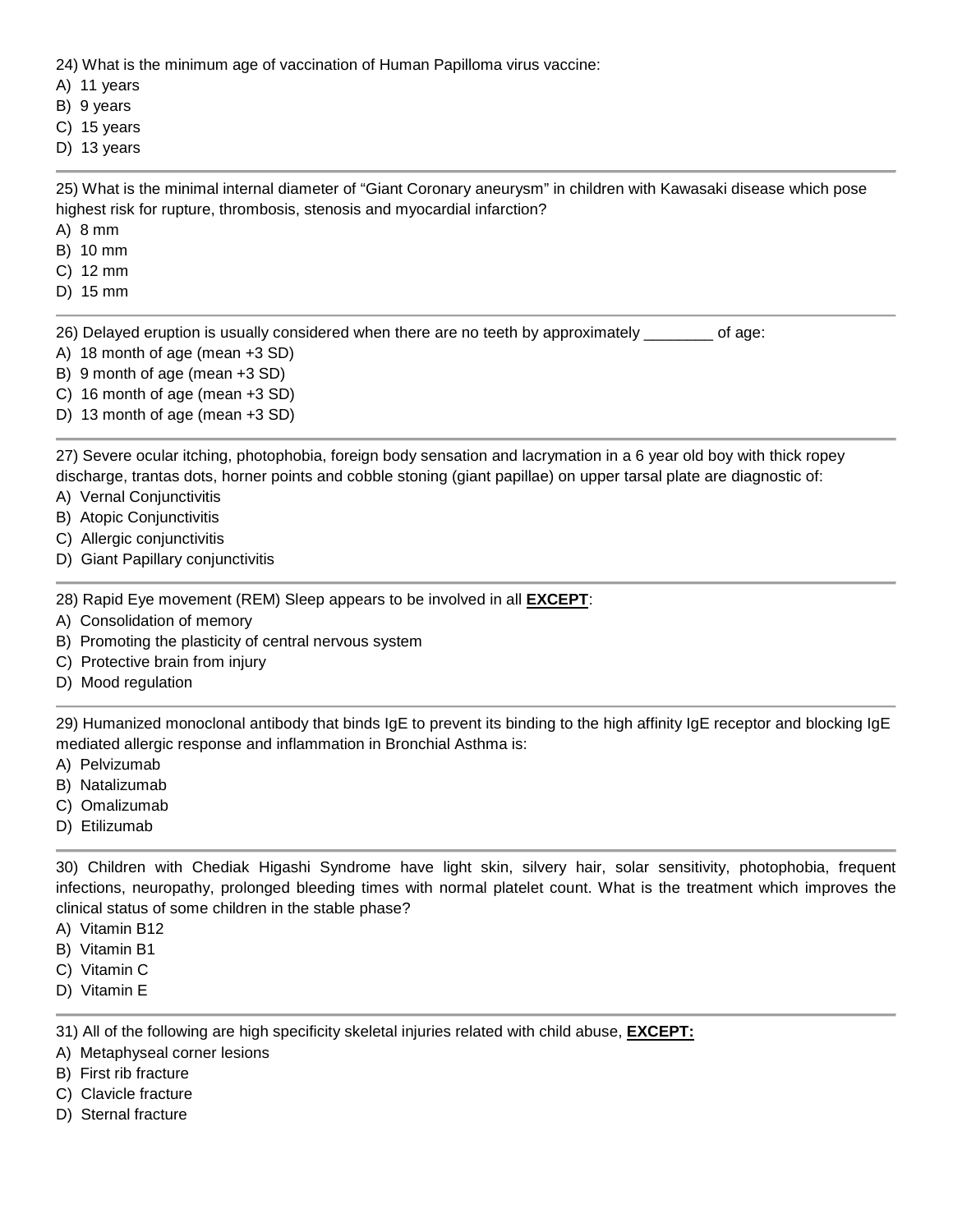32) What is the pharmaceutical name for the popular "Rave medication" consumed at dance parties by adolescent children as one of the club drugs?

- A) Lysergic acid diethyl amide
- B) Methylenedioxymethamphetamine
- C) Phencyclidine
- D) Cocaine

33) What is the commonest aneuploidy seen in neonates born with single umbilical artery?

- A) Trisomy 18
- B) Trisomy 13
- C) Trisomy 21
- D) Trisomy 15
- 34) The most common finding in children with severe viral enteritis :
- A) Isotonic dehydration with Acidosis
- B) Isotonic dehydration with Alkalosis
- C) Hypotonic dehydration with Acidosis
- D) Hypotonic dehydration with Alkalosis

35) The most common pathogenic organism causing pyogenic liver abscess in children is:

A) Staphylococcus Aureus

- B) H Influenzae
- C) Entamoeba Histolytic
- D) Klebseilla

36) Surgical or device closure is advised in all symptomatic and also for asymptomatic children having Atrial Septal defect (Secondum variety) when the Qp : Qs ratio is at least:

- A) 1.5 :1
- B) 2:1
- C) 2.5:1
- D) 1:1

37) 30 : 2 compression to ventilation ration is used for all cardiac arrest victims **EXCEPT**:

- A) Single rescuer adult victim
- B) Two rescuer adult victim
- C) Single rescuer infant victim
- D) Two rescuer infant victim

38) The most common congenital cardiac defect associated with sudden death in children is:

- A) Valvular aortic stenosis
- B) Origin of the left coronary artery from the right sinus of valsalva
- C) Hypertrophic Cardiomyopathy
- D) Congenital Mitral regurgitation

39) All treatments used in treatment of High altitude pulmonary edema except

- A) Positive end expiratory pressure
- B) BETA-adrenergic Agonists
- C) Nifedipine
- D) Steroids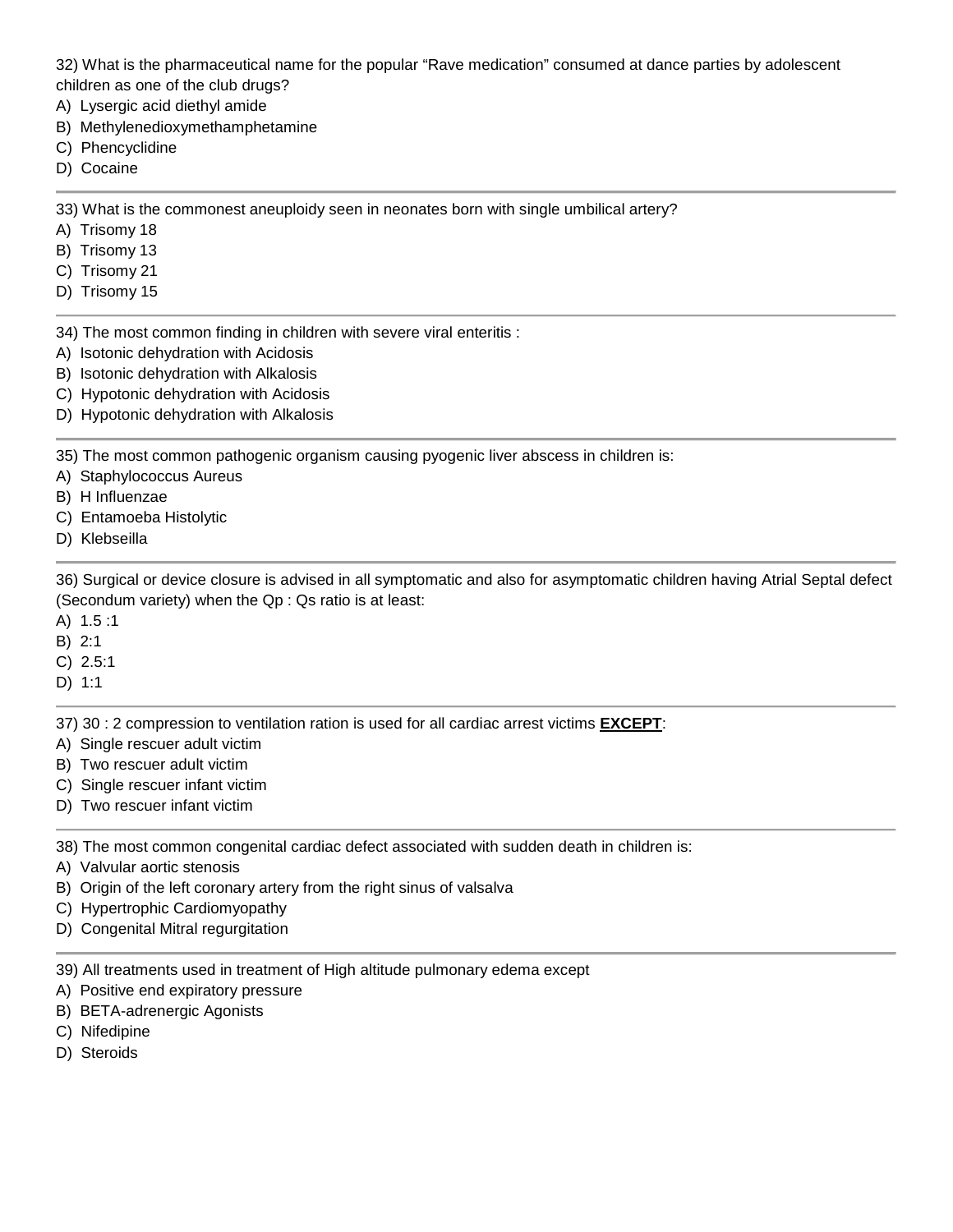- 40) The two embryonic hemoglobin are:
- A) Fetal Hemoglobin and Gower Hemoglobin
- B) Fetal Hemoglobin and Portland Hemoglobin
- C) Portland Hemoglobin and Hb A2
- D) Gower Hemoglobin and Portland Hemoglobin

41) Low molecular weight heparins are used very frequently to prevent propagation of thrombus in children with stroke. What is the laboratory test used in blood to monitor the LMW Heparins?

- A) Anti factor Xa
- B) Factor Xa
- C) Thrombin
- D) Antithrombin

42) A 2 year old male child presents with congenital hypothyroidism with generalized muscular pseudo hypertrophy. What is the diagnosis?

- A) Lyonized Duchenne muscular dystrophy
- B) Limb girdle dystrophy with congenital hypothyroidism
- C) Kocher Debre Semelaigne syndrome
- D) Isolated Pseudohypertrophy with Congenital hypothyroidism

43) What is the mechanism of action of anti epileptic drug Phenytoin?

- A) Blocking reuptake of neuroinhibitory transmitter GABA
- B) By binding to the GABA transaminase receptor
- C) By blocking calcium channels
- D) By blocking sodium-dependent channels and decreasing depolarization dependent calcium uptake

44) Discrete nodules in the iris called as Lisch nodule and representing melanocytic hamartomas of the iris are seen most commonly in:

- A) Tuberous Sclerosis
- B) Neurofibromatosis
- C) Incontinentia Pigmenti
- D) I Cell disease

45) Behavioral observation audiometry is used as a screening test for hearing in age group:

- A) <6 months
- B) 6-30 months
- C) 30-60 months
- D) >60 months

46) Which of the following is false regarding serum biochemistry and weight monitoring of a term neonate:

- A) Hyponatremia with weight loss suggests sodium depletion and merits sodium replacement
- B) Hyponatremia with weight gain suggests water excess and necessitates fluid restriction
- C) Hypernatremia with weight loss suggests excess sodium and would require salt restriction
- D) Hypernatremia with weight gain suggests salt and water load and require fluid and sodium restriction

47) Which of the following is not a classification/scoring system for neonatal Hypoxic Ischemic encephalopathy?

A) Feliz scoring

- B) Sarnat and Sarnat
- C) Levene grading
- D) Thompson scoring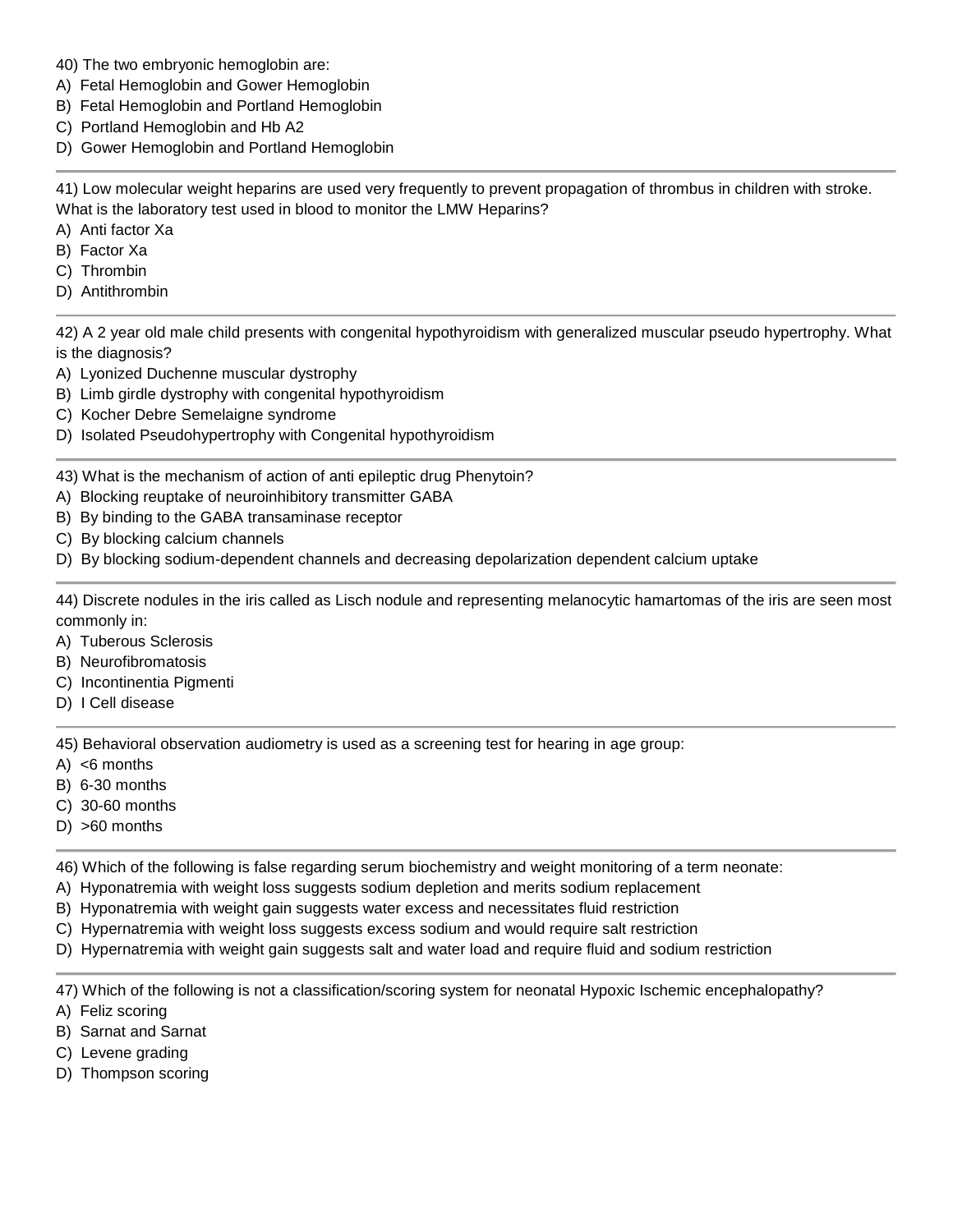- 48) Which of the following are the qualities of a "Green light food" as per Traffic light diet plan for children?
- A) Nutrition dense, but higher in calories and fat
- B) Low-Calorie, high fiber, low fat, nutrition-dense
- C) High in calories, sugar and fat
- D) None of the above

49) A rare autosomal recessive disorder caused by mutation in SLC19A2 gene and characterised by megaloblastic anemia, diabetes mellitus and sensorinerual hearing loss responds to which of the following nutrient?

- A) Vitamin C
- B) Vitamin B12
- C) Vitamin B1
- D) Folic acid

50) All of the following are Vitamin B6 dependent syndromes, **EXCEPT**:

- A) Pyridoxine dependent seizures
- B) Xanthenurenic aciduria
- C) Cystathionuria
- D) Darier disease

51) In Children having mild Vitamin K deficiency, Prothrombin time may be normal and estimation of Protein induced in vitamin K absence (PIVKA) is useful to detect early Vitamin K Deficiency. What is the exact form of PIVKA?

- A) Undercarboxylated Factor VII
- B) Undercarboxylated Factor II
- C) Carboxylated Factor VII
- D) Carboxylated Factor II

52) Diagnostic criteria for Syndrome of Inappropirate Antidiuretic hormone secretion include all **EXCEPT**:

- A) Urine Osmolality >100 mOsm/kg (Usually >Plasma)
- B) Serum Osmolality <280 mOsm/kg and serum sodium <135 meq/l
- C) Urine Sodium <30 meq/l
- D) Reversal of "Sodium Wasting" and correction of hyponatremia with water restriction

53) The clinical consequences of hypokalemia in skeletal muscle include muscle weakness and cramps. What is the level of Serum Potassium at which Paralysis is a possible complication of hypokalemia?

- A) Serum Potassium at 2.0 meq/l
- B) Serum Potassium at 2.5 meq/l
- C) Serum Potassium at 3.0 meq/l
- D) Serum Potassium at 3.5 meq/l

54) All of the following are causes of normal anion gap metabolic acidosis, **EXCEPT**:

- A) Renal Tubular acidosis
- B) Diarrhea
- C) Acidosis due to Intestinal bacterial overgrowth
- D) Urinary tract diversions
- 55) All of the following are appropriate pair of a poison with its antidote, **EXCEPT**:
- A) Poison-Carbon Monooxide Antidote-Oxygen
- B) Poison-Salicylates Antidote-Sodium Bicarbonate
- C) Poison-Sulfonyl Ureas Antidote-Sodium Bicarbonate
- D) Poison-Tricyclic Antidepressants Antidote-Sodium Bicarbonate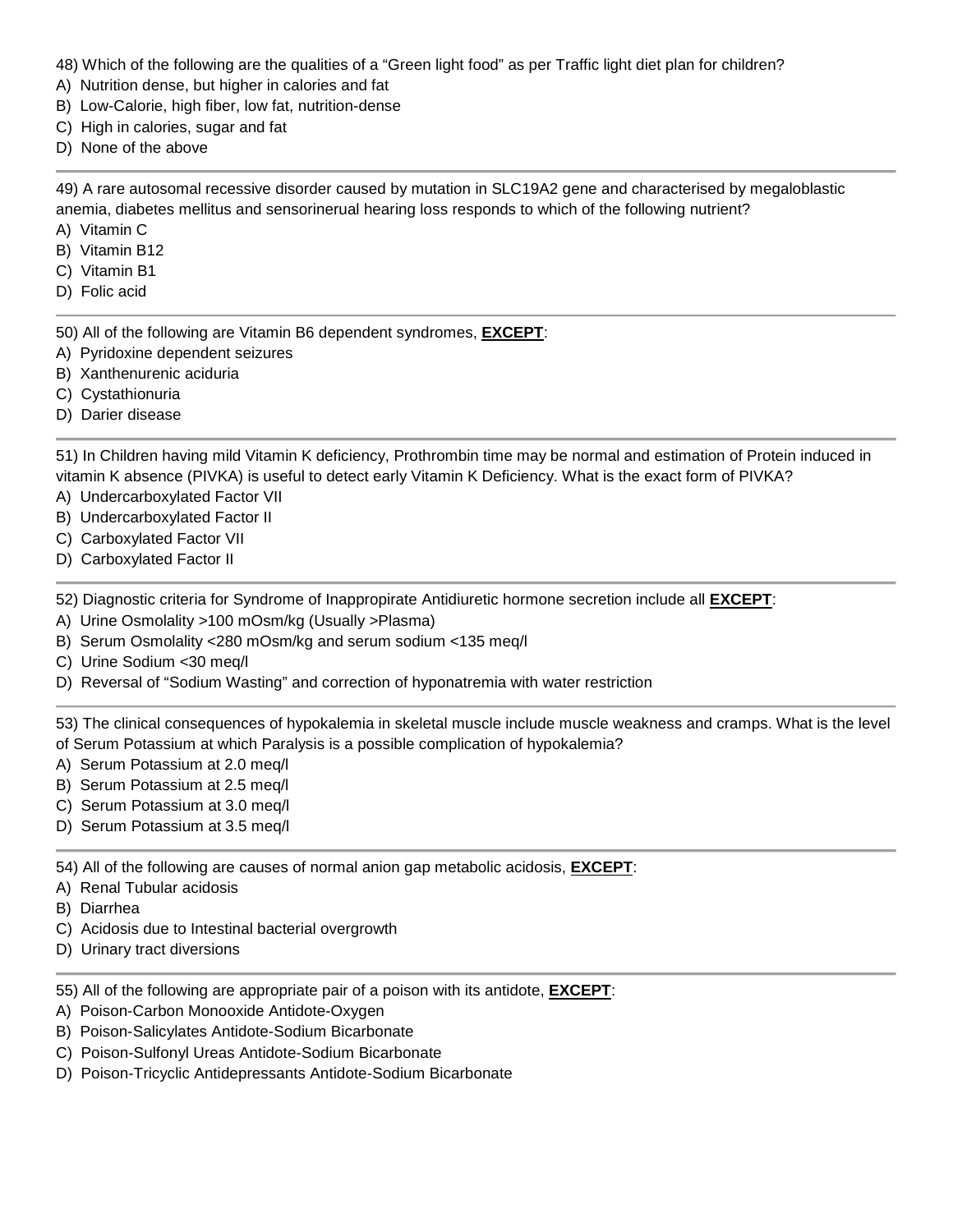56) The clinical features of eye opening, best verbal response and best motor response in Glasgow Coma Scale of 7 will best fit as:

- A) Eye opening to pain, Making incomprehensible sounds and has flexion as best motor response
- B) Spontaneous eye opening, Confused and localises pain
- C) Eye opening to pain, confused and localises pain
- D) No response, Incomprehensible sounds and extension as best motor response

57) All the following are correct steps in the Pediatric advanced life support tachycardia algorithm for the management of Possible Ventricular Tachycardia with a pulse and poor perfusion, **EXCEPT**:

- A) Maintain patent airway, assist breathing if necessary
- B) Defibrillation
- C) Oxygenation at highest possible FiO2
- D) Consideration of adenosine if rhythm is regular and monomorphic QRS

58) The commonest indication for Liver Transplantation in children is:

- A) Metabolic and inborn disorders of Liver
- B) Autoimmune and Familial Cholestatic disorders
- C) Biliary atresia
- D) Acute Hepatic Necrosis

59) The genetic mutation most commonly linked with Congenital Central Hypoventilation Syndrome is:

- A) Mutation in Sodium Channel alpha 1 subunit (SCN1A)
- B) Mutation in paired-like homeobox 2B gene (PHOX2B)
- C) Mutation in outer Dynein arm (DNAH5)
- D) All of the above

60) The most frequently used index of cardiac function measured by M-Mode echocardiography in children is percent Fractional shortening (%FS) and is calculated by the formula:

Where LVED is Left Ventricular end diastolic dimension, LVES is Left ventricular end systolic dimension

- A) (LVED-LVES)/LVED
- B) (LVES-LVED)/LVES
- C) LVED-LVES/LVED
- D) LVES-LVED/LVES
- 61) All of the following are indicators of Iron deficiency anemia, **EXCEPT**:
- A) Increased serum levels of Serum Transferrin receptor (sTfR)
- B) Increased serum levels of Hepcidin
- C) Reduced levels of Serum Ferritin
- D) Reduced Mean Corpuscular volume

62) Treatment should be considered in infants with echocardiographically proven hemodynamically significant patent ductur arteriosus in all of the following conditions **EXCEPT**:

A) Features of Congestive heart failure

B) Unexplained oxygen requirement (FiO2 more than or equal to 30%) or rising Oxygen requirement on respiratory support

C) Recurrent apnea requiring respiratory support (CPAP/Nasal IMV/Invasive ventilation) attributed to PDA

D) In all preterm neonates <2000 gm birth weight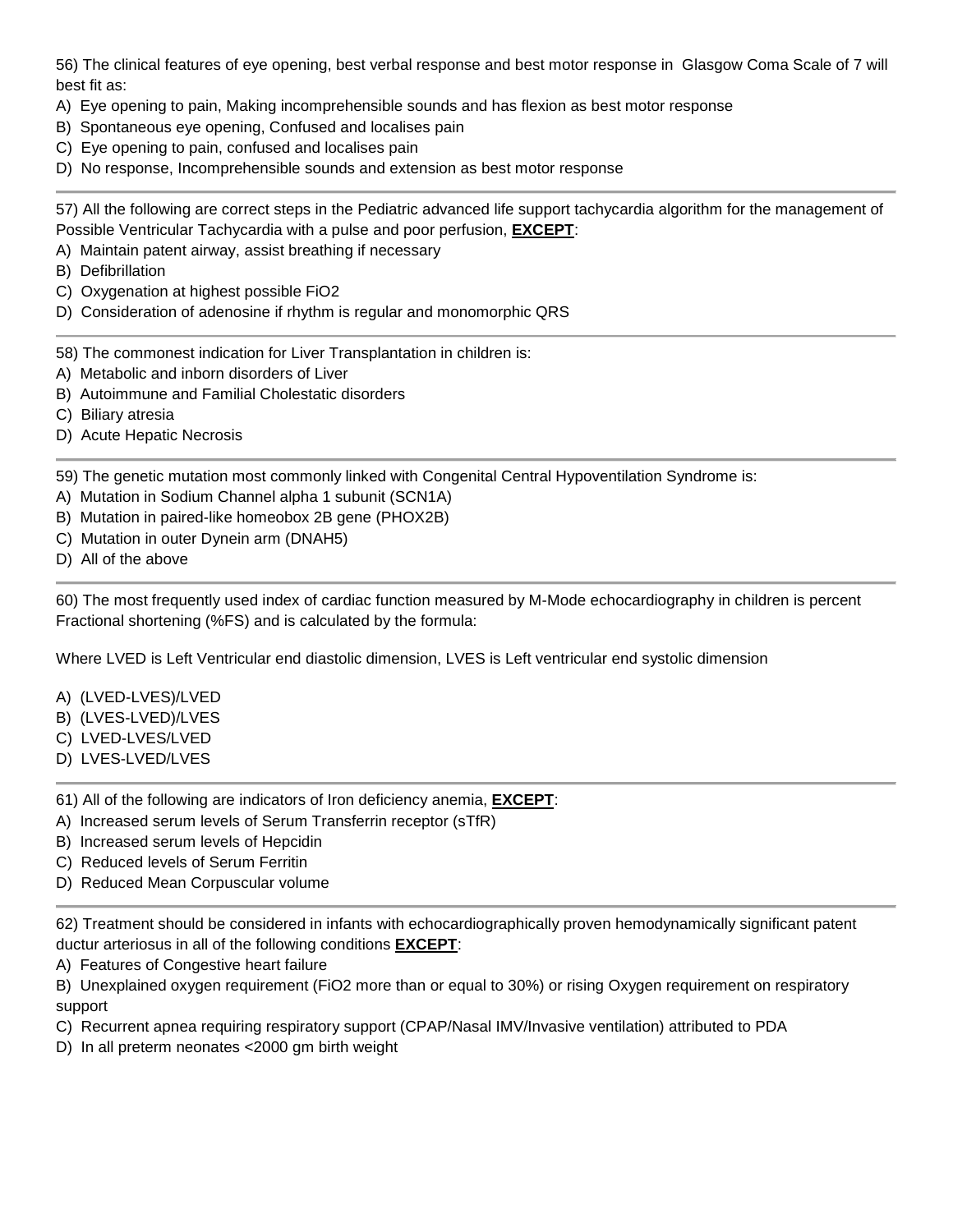63) Which of the following is true regarding storage of Expressed Breast milk (EBM)?

- A) EBM can be stored at room temperature for about 6 hours and 24 hours in refrigerator
- B) EBM can be stored at room temperature for about 24 hours and 6 days in refrigerator
- C) EBM can be stored at room temperature for about 18 hours and 1 month in refrigerator
- D) EBM can be stored at room temperature for about 6 hours and 6 days in refrigerator

64) Which of the following is true regarding Antiretroviral regime for treating infants born to HIV infected Women?

A) Daily Nevirapine prophylaxis at birth and continued for 6 weeks if mother received ART regularly in antenatal period

B) Daily Nevirapine prophylaxis at birth and continued for 12 weeks if mother presented directly in labor without evidence of adequate treatment of ART (at least 24 weeks) or did not receive any ART earlier

C) Daily Nevirapine prophylaxis at birth and continued for 12 weeks if mother received ART regularly in antenatal period

D) The dose of Nevirapine for treating infants born to HIV infected women is 2mg/kg once daily in babies having birth weight <2000 kg

65) In medical education, one of the most widely used ways of organizing levels of expertise is according to of Educational Objectives:

- A) Curricular reforms
- B) Blooms Taxonomy
- C) Sirus Theory
- D) Millers Theory

66) Infant of diabetic mother have the following **EXCEPT** :

- A) Macrosomia
- B) Neural tube defect
- C) Hyperglycemia
- D) Hypocalcaemia

67) What is the commonest organism causing Cerebrospinal fluid shunt related infectons?

- A) Staph Aureus
- B) Gram Negative Bacilli
- C) Coagulase negative Staphylococcus
- D) Enterococci

68) Which of the following antibiotics is a fifth generation Cephalosporin?

- A) Ceftaroline
- B) Cefepime
- C) Cefpirome
- D) Ceftolozane

69) All of the following are major criteria for staphylococcal Toxic Shock Syndrome, **EXCEPT**:

- A) Acute fever (Temperature >38.8 deg C (101.8 deg F)
- B) Central Nervous System abnormalities
- C) Hypotension (Orthostatic, shock, Blood Pressure below age-appropriate norms)
- D) Rash (Erythroderma with convalescent desquamation)

70) All of the following are true regarding the Jones Criteria as revised in 2015 by the American heart association, **EXCEPT**:

A) Describes 5 Major criteria, 4 minor criteria and a requirement of evidence of recent Group A Streptococcal infection (GAS)

B) Diagnosis of recurrent Acute Rheumatic fever in Moderate/High risk population requires 2 minor criteria and evidence of preceding GAS infection

C) Has separate criteria for Low risk and Moderate/High risk population

D) Acute Rheumatic fever diagnosed in the presence of 2 major or 1 Major and 2 minor criteria with evidence of preceding GAS infection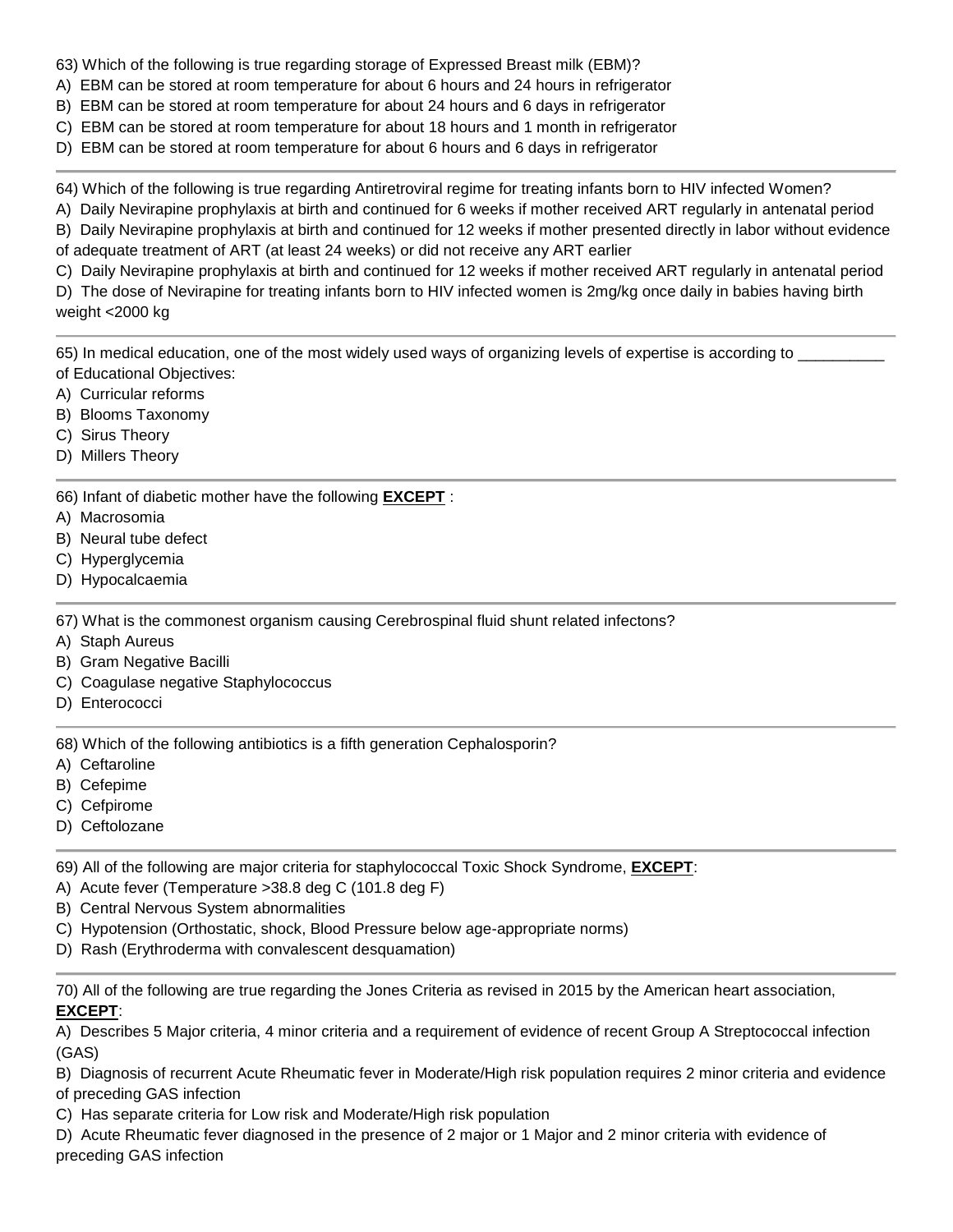- 71) The most common manifestation of Late onset Neonatal Group B Streptococcal disease is:
- A) Bacteremia and Meningitis
- B) Sepsis
- C) Pneumonia
- D) Focal infections of bone and Joints

72) The common name for Roseola Infantum caused by Human Herpes Virus 6 A and 6B is:

- A) Exanthema Subitum
- B) Fifth disease
- C) Herpes fever
- D) None of the above

73) Appropriate therapy with antiretroviral agents results in a syndrome characterised by an increased inflammatory response from the recovered immune system to subclinical opportunistic infections. What is this syndrome called as?

- A) HIV related hyper-reactivity syndrome
- B) AIDS related inflammatory syndrome
- C) Immune reconstitution inflammatory syndrome
- D) CD4 responsive inflammatory syndrome

74) What is the most common severe complication of malaria in children?

- A) Cerebral Malaria
- B) Respiratory distress
- C) Severe Malarial anemia
- D) Hypoglycemia

75) As per the Perinatal Risk Stratification of Preterm Neonates and Developmental outcomes-PRE (Preterm Risk Evaluation) Network, which of the following will constitute a moderate risk category?

- A) Gestation 30-32 weeks, Birth Weight 1251-1500 gm, 1-4 days of hypoglycaemia
- B) Gestation <30 weeks, Birth Weight 1251-1500 gm, 1-4 days of hypoglycaemia
- C) Gestation 30-32 weeks, Birth Weight <1250 gm, 1-4 days of hypoglycaemia
- D) Gestation 30-32 weeks, Birth Weight 1251-1500 gm, More than or equal to 5 days of hypoglycaemia

76) All is true regarding the "*One-and-a-half Syndrome* , except:

- A) Caused because of a large Median Longitudional fasciculus lesion and involving Sixth Nerve nucleus
- B) Failure of conjugate gaze on the side of the lesion and failure of adduction to the opposite side
- C) Failure of upgaze, sometimes with convergence-retraction nystagmus
- D) Unaffected Vertical movements
- 77) The "*V* " wave of Jugular venous pulses is produced due to:
- A) Atrial systole preceding trisucpid valve closure
- B) Descent of the triscuspid valve ring
- C) Closure of tricuspid valve
- D) Passive filling of atrium during ventricular systole
- 78) What is the approximate *Total fetal Cardiac output* ?
- A) 300 ml/kg/min
- B) 450ml/kg/min
- C) 600 ml/kg/min
- D) 150 ml/kg/min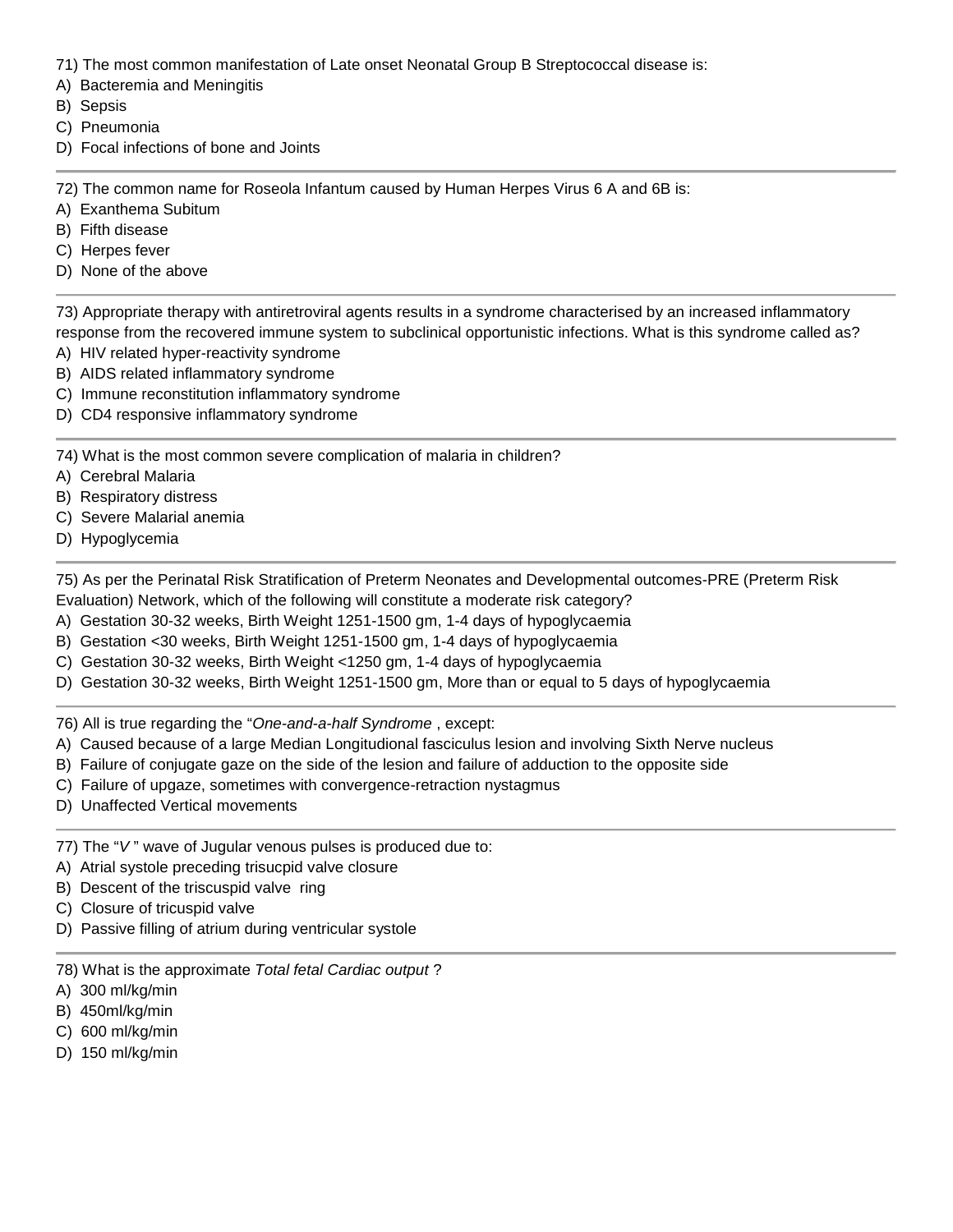- 79) Causes of wide splitting of second heart sound include all **EXCEPT**:
- A) Aortic atresia
- B) Ebstein anomaly
- C) Total Anamolous pulmonary venous return
- D) Right bundle branch block

80) All of the following are distinguishing features of Proximal Renal Tubular acidosis from Distal Renal Tubular acidosis, **EXCEPT :**

- A) Nephrocalcinosis is more common in Distal RTA
- B) Hypercalciuria is more common in Distal RTA
- C) Massive bicarbonate wasting is more common in Proximal RTA
- D) Phosphate wasting is more common in Distal RTA

81) Measurement of which of the following adrenal steroid is the most commonly used marker of adrenal androgen secretion (For Adrenarche):

- A) Leutinising Hormone (LH)
- B) Dehydroepiandrosterone sulphate (DHEAS)
- C) Dehydroepiandrosterone (DHEA)
- D) Testosterone (TS)

82) The most important gene present on the short arm of Y chromosome required for the development of the testis is:

- A) SOX 9
- B) SOY9
- C) SRY
- D) WTI

83) Which of the following is a true statement for the time to commence screening for complications in children with Diabetes Mellitus?

- A) Retinopathy After 5 year duration in pre-pubertal children
- B) Nephropathy After 5 year duration in pre-pubertal children
- C) Microvascular disease After age 2 years
- D) All of the above

84) Which of the following best describes the metabolic abnormality present during acute episodes of Mitochondrial disorders of Fatty acid Oxidation?

- A) Hypoketotic Hyperglycemia with acidosis
- B) Hypoketotic Hypoglycemia with minimial or no acidosis
- C) Hyperketotic Hypoglycemia with acidosis
- D) Hypoketotic hypoglycaemia with significant acidosis

85) Neuromyelitis Optica (Devic disease) is a demyelinating disorder characterised by monophasic or polyphastic optic neuritis and/ or transverse myelitis. The pathogenesis includes demonstration of IgG antibodies against astrocyte foot processes within the periventricular region, brainstem, optic nerves and spinal cord. What is the name of these antibodies?

- A) Antineuronal antibody
- B) Anticholinesterase antibody
- C) Antiglial antibody
- D) AntiAquaporin-4 water channel antibody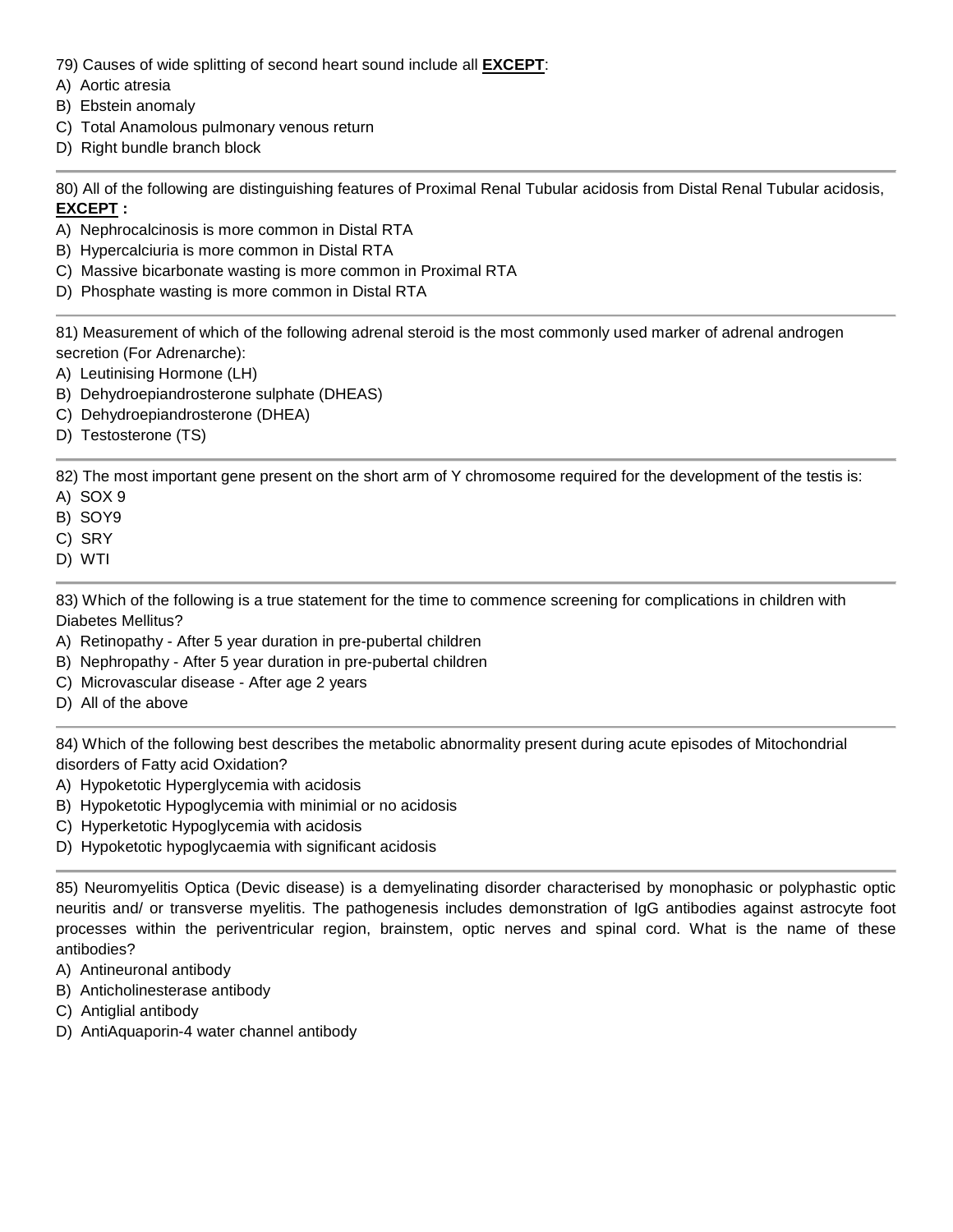86) The most common neuropathologic finding in children with spastic diplegia and is present in more than 70% children with spastic diplegia is:

- A) Multifocal neuronal necrosis
- B) Status marmorata
- C) Selective neuronal necrosis
- D) Periventricular leukomalacia

87) A rhythmic , oscillatory movement around a central point or plane that results from the action of antagonist muscles is called as:

- A) Athetosis
- B) Tremor
- C) Chorea
- D) Baillismus

88) In children with Sturge Weber syndrome the port wine stain is often a target of ridicule by classmates, leading to psychologic trauma and can be treated by a form of Laser providing excellent results, especially if located in the forehead. What is the name of this Laser?

- A) YAG Laser
- B) CO2 Laser
- C) Pulsed dye Laser
- D) Diode Laser

89) As per the Headache classification committee on the International Headache Society, following are the characteristics of Migraine without aura in children, **EXCEPT**:

- A) Unilateral location (Commonly bilateral in young children)
- B) Mild pain intensity
- C) Pulsating Quality
- D) Aggravation by or causing avoidance of routine physical activity (eg. Walking or climbing stairs)

90) All of the following are considered as Neonatal seizure syndromes, except:

- A) Doose Syndrome
- B) Benign Idiopathic Neonatal seizures
- C) Benign familial neonatal seizures
- D) Early Infantile Epileptic encephalopathy (Ohtahara Syndrome)

91) Which amongst the following is a true statement regarding Pediatric stroke:

- A) Diffusion Weighted MRI demonstrates AIS only after 7 days of onset
- B) The acute onset of a focal neurologic deficit in a child is stroke until proved otherwise
- C) The most common clinical presentation of Pediatric stroke is acute speech deficit
- D) The diagnosis of stroke in children is usually obvious and can be done early

92) Osmotic diarrhea can be differentiated from Secretary diarrhea by the following:

- A) Normal to increased Stool osmolality and  $100$  mOsm/kg Ion gap in Osmotic diarrhea
- B) Decreased Stool osmolality and 100 mOsm/kg Ion gap in Osmotic diarrhea
- C) Normal to increased Stool osmolality and <100 mOsm/kg Ion gap in Osmotic diarrhea
- D) Decreased Stool osmolality and <100 mOsm/kg Ion gap in Osmotic diarrhea

93) What is the most common form of Intussusception in children?

- A) Cecocolic
- B) Ileal
- C) Ileo-cecal
- D) Colo-colic